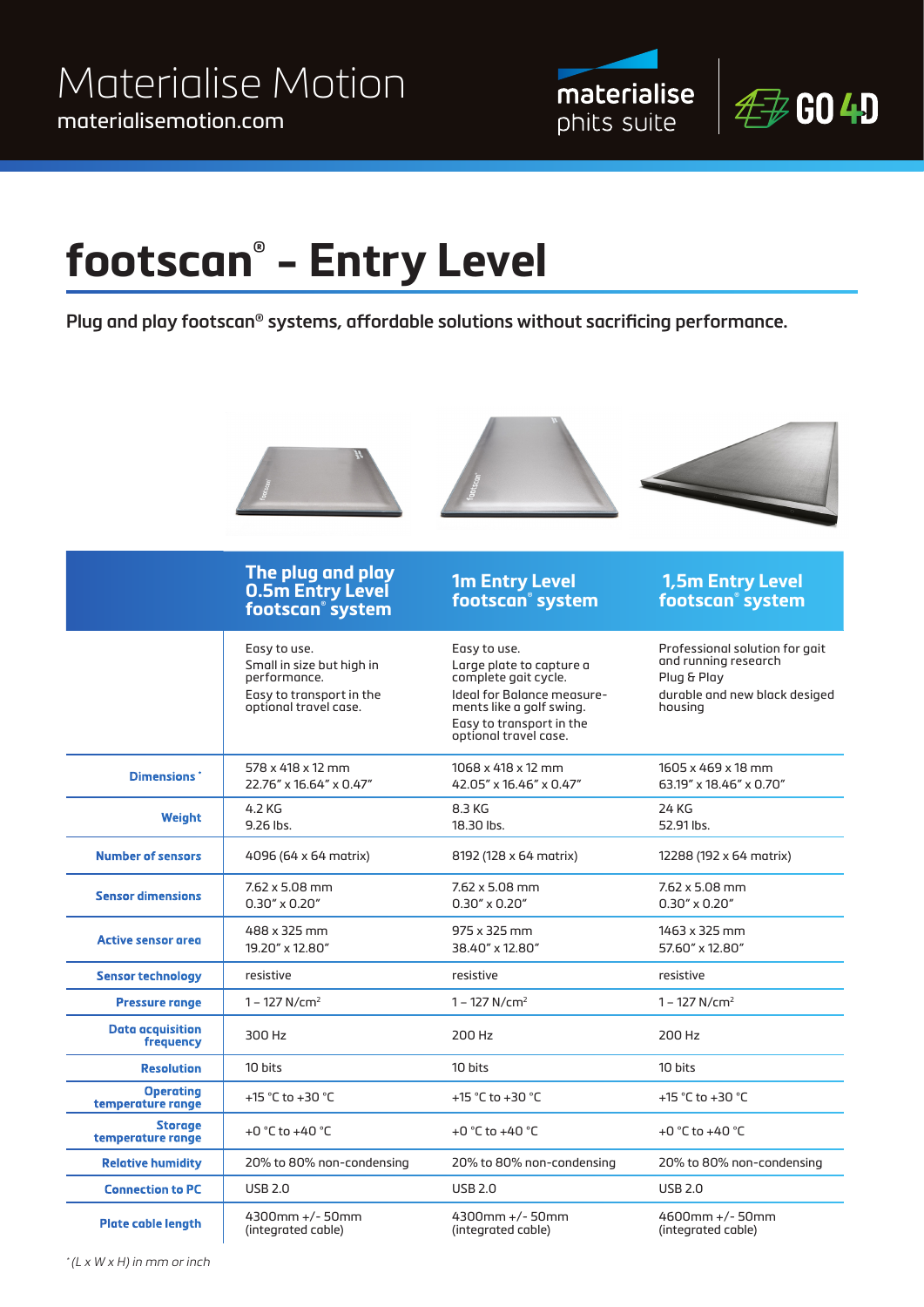



### **footscan® - Advanced Level**

**High speed footscan® systems, more scanning power and a selection of footscan® plate sizes. Take precise plantar pressure measurements with high density of sensors at a scanning rate of up to 500Hz or 500 measurements per second.**





**Combination 2D interface box** 

#### **The high speed 1m Advanced footscan® system**

High speed measurements and double in length compared to our 0.5m **footscan®** plate for more measuring comfort and realistic measurements, no need to target the footsteps. A combination of our 1m **footscan®** plate and our 2D interface box.

Capture multiple steps at high speed. A combination of our 2m **footscan®** plate and our 2D interface box.

**The high speed 2m Advanced** 

**footscan® system**

| Dimensions <sup>*</sup>               | 1068 x 418 x 12 mm                  | 2096 x 469 x 18 mm                  |
|---------------------------------------|-------------------------------------|-------------------------------------|
|                                       | 42.05" x 16.46" x 0.47"             | 82.52" x 16.46" x 0.47"             |
| Weight                                | 8.3 KG                              | 28.8 KG                             |
|                                       | 18.30 lbs.                          | 63.50 lbs.                          |
| <b>Number of sensors</b>              | 8192 (128 x 64 matrix)              | 16384 (256 x 64 matrix)             |
| <b>Sensor dimensions</b>              | $7.62 \times 5.08$ mm               | $7.62 \times 5.08 \text{ mm}$       |
|                                       | $0.30'' \times 0.20''$              | $0.30'' \times 0.20''$              |
| <b>Active sensor area</b>             | 975 x 325 mm                        | 1950 x 325 mm                       |
|                                       | 38.40" x 12.80"                     | 76.77" x 12.80"                     |
| <b>Sensor technology</b>              | resistive                           | resistive                           |
| <b>Pressure range</b>                 | $1 - 127$ N/cm <sup>2</sup>         | $1 - 127$ N/cm <sup>2</sup>         |
| <b>Data acquisition</b><br>frequency  | up to 500 Hz                        | up to 500 Hz                        |
| <b>Operating</b><br>temperature range | +15 °C to +30 °C                    | +15 °C to +30 °C                    |
| <b>Storage</b><br>temperature range   | +0 $^{\circ}$ C to +40 $^{\circ}$ C | +0 $^{\circ}$ C to +40 $^{\circ}$ C |
| <b>Relative humidity</b>              | 20% to 80% non-condensing           | 20% to 80% non-condensing           |
| <b>Plate cable length</b>             | $300$ mm +/-50mm                    | $300$ mm +/-50mm                    |
|                                       | (integrated cable)                  | (integrated cable)                  |
| <b>Total cable lenath</b>             |                                     |                                     |

**to footscan® interface box**

6000mm +/- 50mm 6000mm +/- 50mm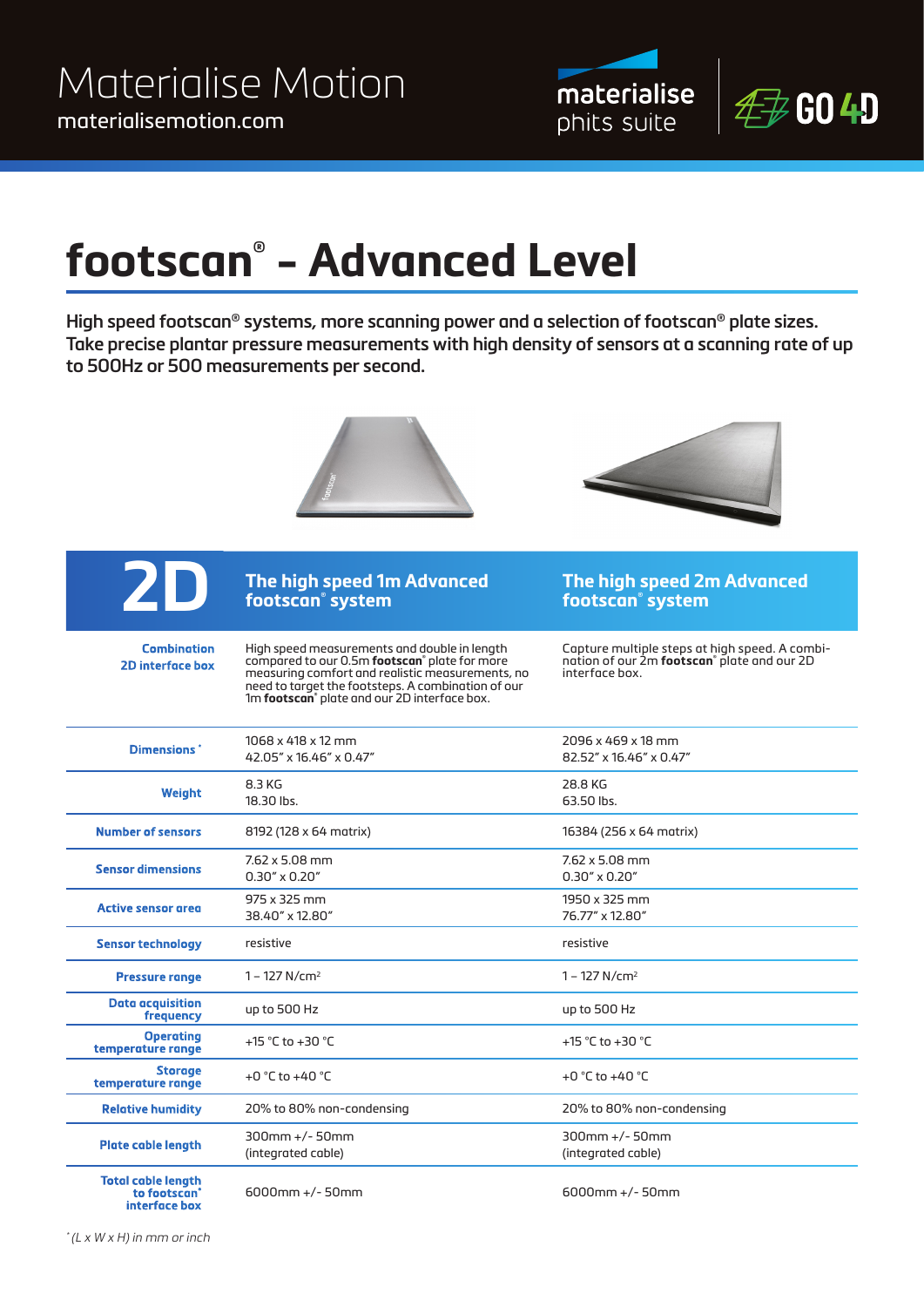



# **footscan® - High-End Level**

**Full option high speed footscan® systems, combine scanning power with the integration of third party products such as force plates, EMG systems, motion capture and much more. Take precise plantar pressure measurements with high density of sensors at a scanning rate of up to 500Hz or 500 measurements per second.**





**Combination 3D interface box**

### **The high speed 1m High-End footscan® system**

High speed measurements and double in length compared to our 0.5m **footscan®** plate for more measuring comfort and realistic measurements, no need to target the footsteps. A combination of our 1m **footscan®** plate and our 3D interface box.

**footscan® system**

**The high speed 2m High-End** 

Capture multiple steps at high speed. A combination of our 2m **footscan®** plate and our 3D interface box.

| <b>Dimensions</b> *                                   | 1068 x 418 x 12 mm                     | 2096 x 469 x 18 mm                     |
|-------------------------------------------------------|----------------------------------------|----------------------------------------|
|                                                       | 42.05" x 16.46" x 0.47"                | 82.52" x 16.46" x 0.47"                |
| Weight                                                | 8.3 KG                                 | 28.8 KG                                |
|                                                       | 18.30 lbs.                             | 63.50 lbs.                             |
| <b>Number of sensors</b>                              | 8192 (128 x 64 matrix)                 | 16384 (256 x 64 matrix)                |
| <b>Sensor dimensions</b>                              | $7.62 \times 5.08$ mm                  | $7.62 \times 5.08$ mm                  |
|                                                       | $0.30'' \times 0.20''$                 | $0.30'' \times 0.20''$                 |
| <b>Active sensor area</b>                             | 975 x 325 mm                           | 1950 x 325 mm                          |
|                                                       | 38.40" x 12.80"                        | 76.77" x 12.80"                        |
| <b>Sensor technology</b>                              | resistive                              | resistive                              |
| <b>Pressure range</b>                                 | $1 - 127$ N/cm <sup>2</sup>            | $1 - 127$ N/cm <sup>2</sup>            |
| <b>Data acquisition</b><br>frequency                  | up to 500 Hz                           | up to 500 Hz                           |
| <b>Operating</b><br>temperature range                 | +15 °C to +30 °C                       | +15 °C to +30 °C                       |
| <b>Storage</b><br>temperature range                   | +0 °C to +40 °C                        | +0 $^{\circ}$ C to +40 $^{\circ}$ C    |
| <b>Relative humidity</b>                              | 20% to 80% non-condensing              | 20% to 80% non-condensing              |
| <b>Plate cable length</b>                             | $300$ mm +/-50mm<br>(integrated cable) | $300$ mm +/-50mm<br>(integrated cable) |
| <b>Total cable length</b><br>to footscan <sup>®</sup> | $6000$ mm +/-50mm                      | $6000$ mm +/-50mm                      |

**interface box**